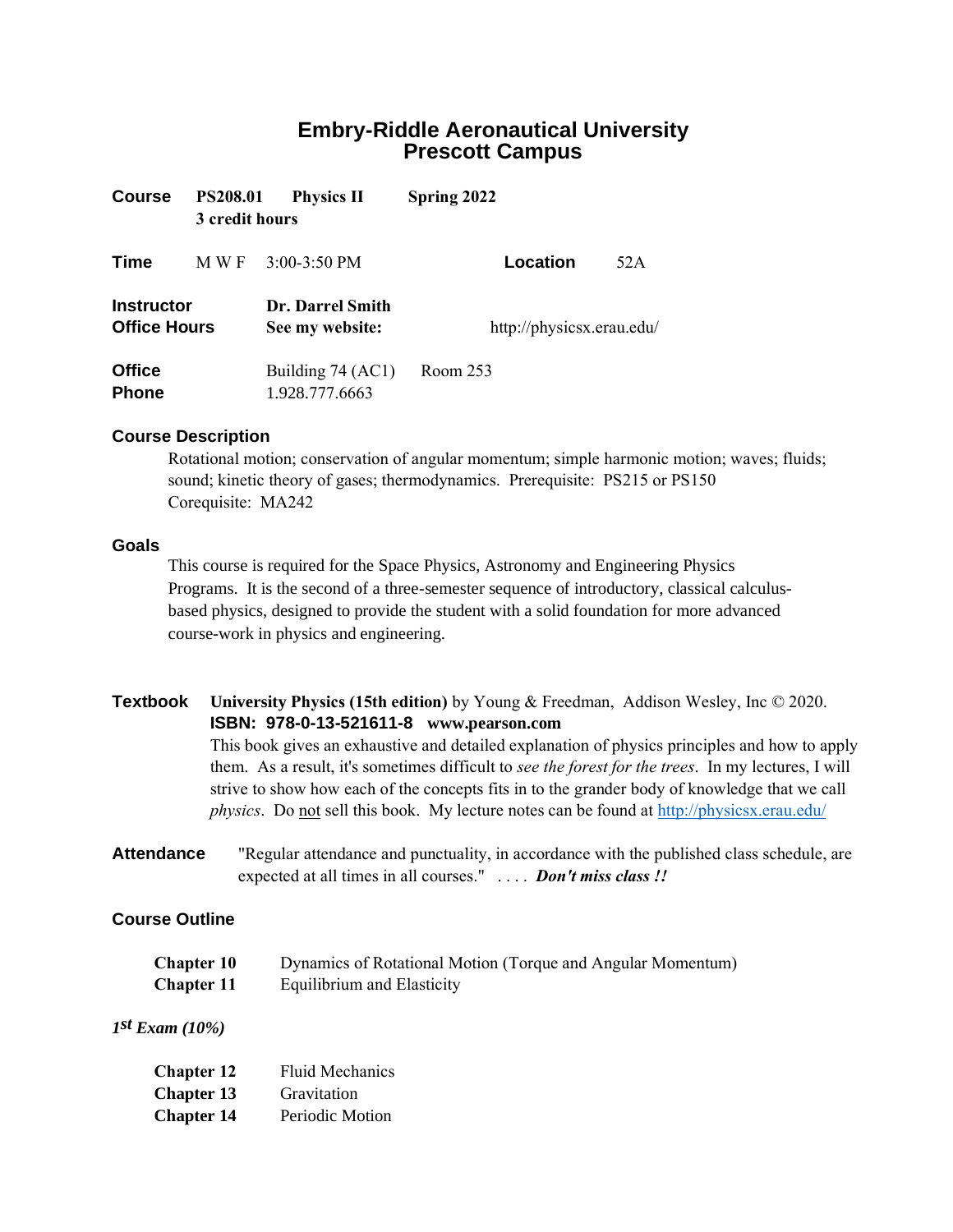*2 nd Exam (15%)* 

| <b>Chapter 15</b><br><b>Chapter 16</b><br><b>Chapter 17</b>    | <b>Mechanical Waves</b><br>Sound and Hearing<br>Temperature and Heat                                                                          |                            |                                                                           |  |  |  |
|----------------------------------------------------------------|-----------------------------------------------------------------------------------------------------------------------------------------------|----------------------------|---------------------------------------------------------------------------|--|--|--|
| $3^{rd}$ Exam (20%)                                            |                                                                                                                                               |                            |                                                                           |  |  |  |
| <b>Chapter 18</b><br><b>Chapter 19</b><br><b>Chapter 20</b>    | Thermal Properties of Matter--Molecular Properties of Gases<br>The First Law of Thermodynamics<br>Entropy and the $2nd$ Law of Thermodynamics |                            |                                                                           |  |  |  |
| Final Exam (25%)                                               | <b>Comprehensive Exam</b><br>Saturday, April 30, 2022                                                                                         | $8:00 - 10:00$ AM          | 52A                                                                       |  |  |  |
| Grading<br>Homework<br>Quizzes<br>Exams<br>Comprehensive Final | Weight<br>20%<br>$10\%$<br>$10/15/20%$ each<br>25%                                                                                            | $(3 \text{ exams} = 45\%)$ | $A = 90 - 100\%$<br>$B = 80 - 90\%$<br>$C = 70 - 80\%$<br>$D = 60 - 70\%$ |  |  |  |

## **Mastering Physics**

You will submit your homework assignments, quizzes, exams and final exam using Mastering Physics. If you do not have a Mastering Physics license, go to *masteringphysics.com* and purchase one. Once you have a license, you can connect to my course and its contents using the course ID: **smith00767**. Here are the [instructions](https://physicsx.erau.edu/Courses/CoursesS2022/PS208/Student_Registration_Handout_smith00767.pdf) for registering in my course. The first homework assignment (chapter 10) is due Thursday, January 20, 2022, so, you should start reading Chapter 10 and start submitting your answers to the homework problems soon.

## **Homework**

Homework is an essential part of this course. The homework sections at the end of each chapter are designed to develop and improve (1) your critical thinking skills, and (2) your ability to apply physics principles when solving physics problems.

## **Learning Outcomes (from the university syllabus):**

- **1.** Define: General Properties of Matter, Simple Harmonic Motion, Postulates of kinetic theory, the first and second law of thermodynamics, entropy, basic temperature scales, specific heats at constant pressure and at constant volume, and Laws of Reflection and Refraction.
- **2.** Solve problems involving: Oscillatory motions involving small linear or rotational displacement, Bernoulli's equation for laminar flow, standing and traveling waves, Doppler shifts, constructive and destructive interference, entropy, first and second law of thermodynamics, one and two dimensional thermal expansion for isotropic and non-isotropic materials, and calorimetry.
- **3.** Analyze efficiencies of heat engines that utilize different cycles such the Carnot cycle, Sterling cycle, etc.
- **4.** Calculate V<sub>rms</sub> for gases using kinetic theory, the average momentum for particles of such gases and the temperature of these gases.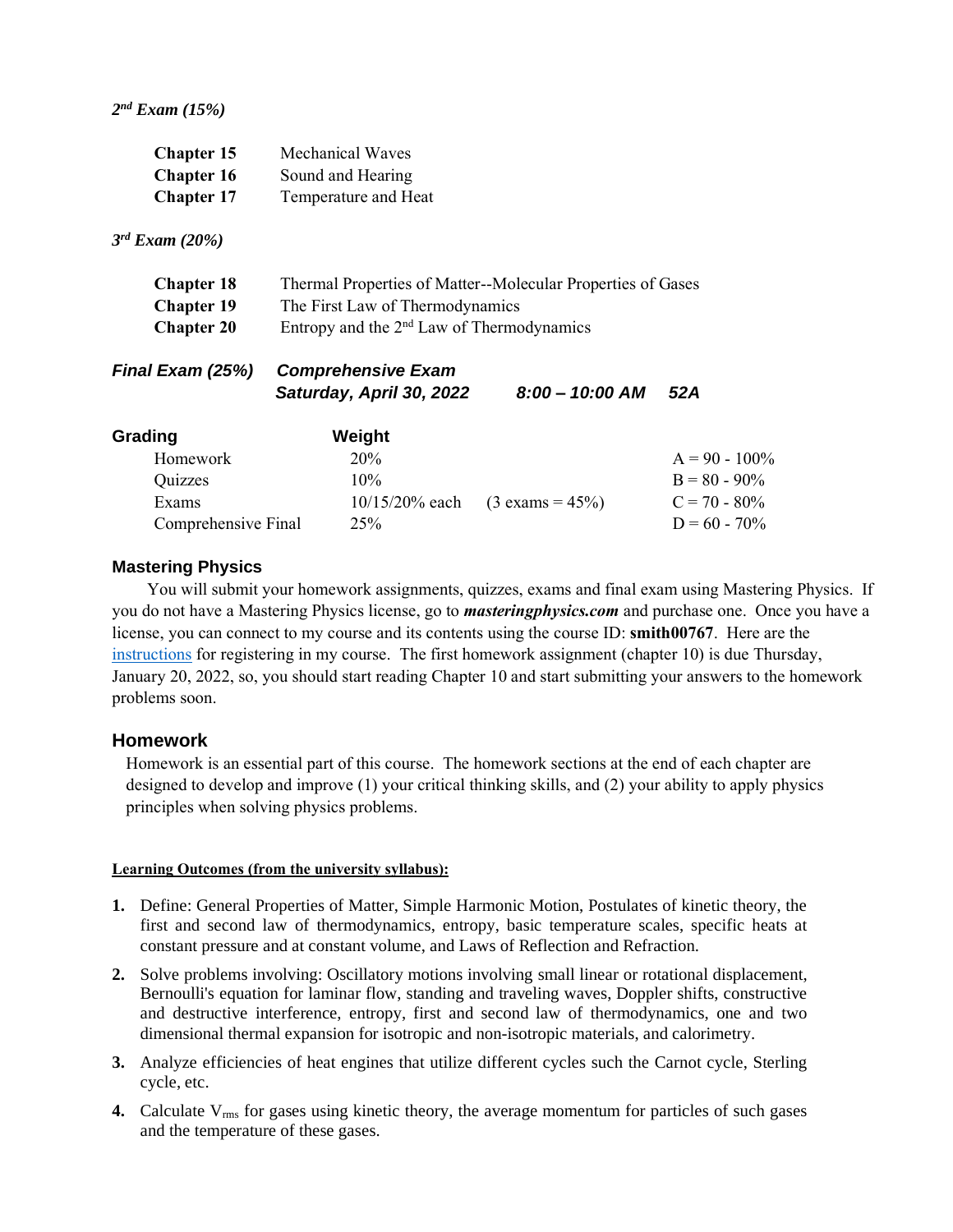- **5.** Explain the differences between kinetic theory and thermodynamics.
- **6.** Discuss the application of the kinetic theory leading to the equipartition of energy and to the ratio of specific heats of monatomic, diatomic and polyatomic gases and of solids.

# **ACADEMIC INTEGRITY/CONDUCT**

Embry-Riddle is committed to maintaining and upholding academic integrity. This includes carrying out one's own course of study within the parameters set by one's instructors, by academic administrators, and by University values. It includes avoiding cheating and plagiarism; maintaining the quest for excellence in study, written assignments, and other academic tasks; and reinforcing honesty and rigor in all one's academic behavior. All students, faculty, and staff have obligations to reinforce the above and take corrective action when necessary. To report issues of academic integrity, contact (in appropriate order); the course Professor, the academic Department Chair and/or the Dean of the College. For more information about academic integrity, please refer to the academic catalog and your course syllabi.

For more information see the **[Student Handbook \(Links to an external site.\)](https://prescott.erau.edu/-/media/files/prescott/campus-life/dean-of-students/prescott-student-handbook.pdf)**.

# **QUICK ACCESS TO INSTITUTION POLICIES AND SERVICES**

- **[Civil Rights Equity & Title IX \(Links to an external site.\)](https://erau.edu/leadership/title-ix/)**
- **[Disability Support Services \(Links to an external site.\)](http://prescott.erau.edu/about/disability-support/index.html)**
- **[Safety and Security \(Links to an external site.\)](http://prescott.erau.edu/about/security)**
- **[Student Handbook \(Links to an external site.\)](https://prescott.erau.edu/-/media/files/prescott/campus-life/dean-of-students/prescott-student-handbook.pdf)**
- **[Academic Calendar \(Links to an external site.\)](http://prescott.erau.edu/campus-life/academic-calendar)**
- **[IRB \(Links to an external site.\)](https://erau.edu/research/resources/irb/)**
- **[Vet Resources \(Links to an external site.\)](https://prescott.erau.edu/veterans-resources/)**

# **ERAU CORONAVIRUS UPDATES**

To help keep everyone at Embry-Riddle as safe as possible, we expect all students and employees to take personal responsibility by following these three steps:

• **Get tested** *before* **classes begin on Jan. 12.**

If you test positive, **[follow U.S. Centers for Disease Control & Prevention \(CDC\)](https://www.cdc.gov/media/releases/2021/s1227-isolation-quarantine-guidance.html)  [guidelines](https://www.cdc.gov/media/releases/2021/s1227-isolation-quarantine-guidance.html)**. Do *not* come onto campus. Stay away from others for five days. After that, you may resume normal activities, so long as you are asymptomatic and wear a mask for another five days. Presemester testing is your responsibility; results do not need to be reported to Embry-Riddle. **[Testing](https://erau.edu/coronavirus/on-campus-vaccination-clinics)  [and vaccination services](https://erau.edu/coronavirus/on-campus-vaccination-clinics)** will be freely available on campus throughout the spring semester.

• **Wear a mask indoors at Embry-Riddle.**